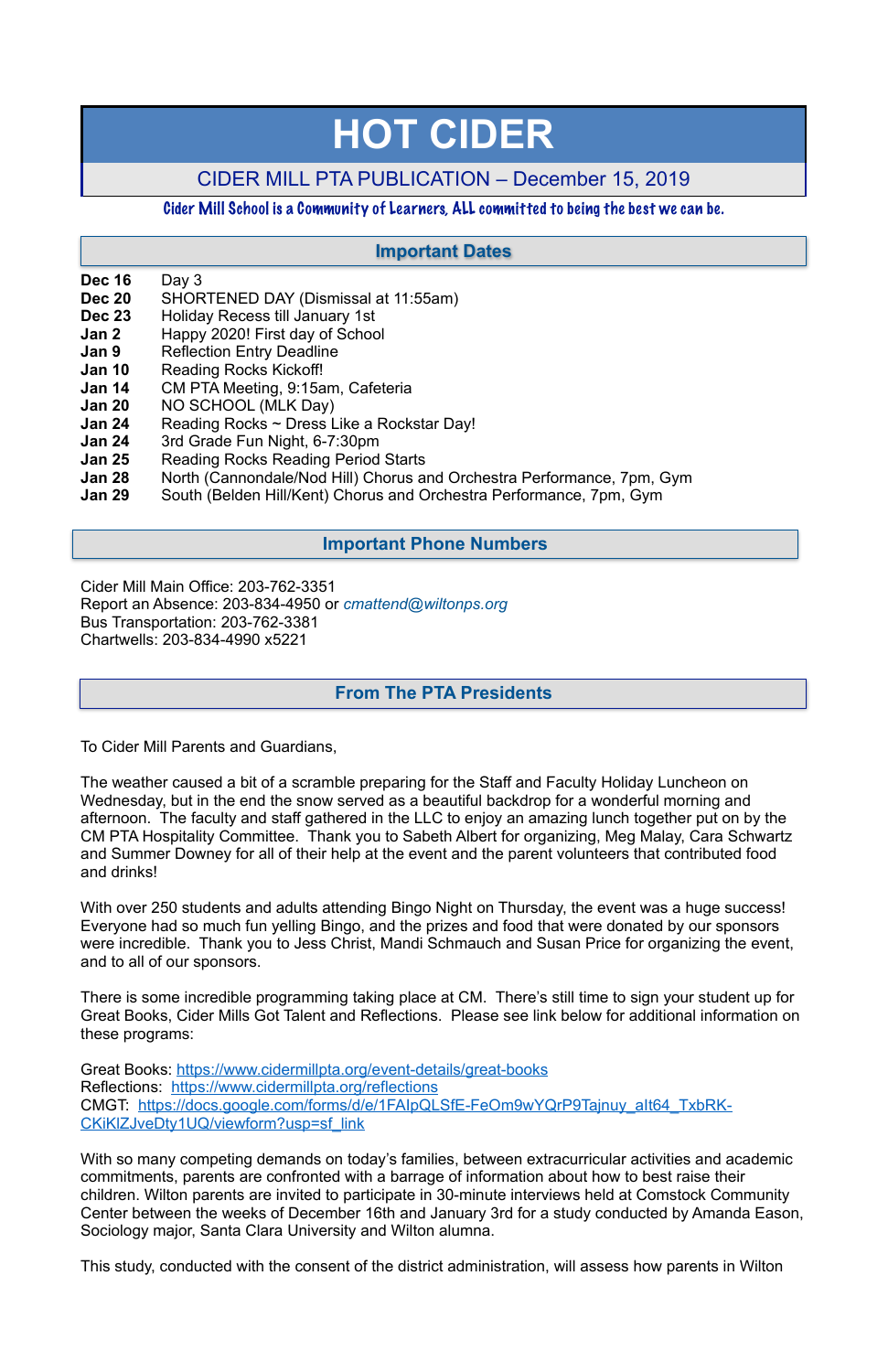make decisions and manage their busy lives with the purpose of influencing key decision makers in the Wilton Public School system. Click on the link to sign up. Questions should be directed to Amanda at [aeason@scu.edu](mailto:aeason@scu.edu). [https://docs.google.com/forms/d/e/](https://docs.google.com/forms/d/e/1FAIpQLScLggkJW0vnMZqJcB3XdqzWF64q29UTa7ztKVbU0LvkKh59oQ/viewform)

[1FAIpQLScLggkJW0vnMZqJcB3XdqzWF64q29UTa7ztKVbU0LvkKh59oQ/viewform](https://docs.google.com/forms/d/e/1FAIpQLScLggkJW0vnMZqJcB3XdqzWF64q29UTa7ztKVbU0LvkKh59oQ/viewform)

Fun Nights for the 3rd and 4th Grade are right around the corner! 3rd Grade will be Friday, January 24 and 4th Grade is Friday, February 7. More information to come next month!

We would like to wish everyone a wonderful holiday season! Enjoy the break!

Please join us for our next PTA meeting on Tuesday, January 14<sup>th</sup> at 9:15am in the cafeteria.

Thank you again for all of your support. Carolyn Lyon and Meghan Russo CM PTA Co-Presidents



### **PTA VOLUNTEER POSITIONS AVAILABLE ~ WE NEED YOUR HELP!**

We still need help filling these gaps. If you'd like to know more or interested in helping please contact Amanda Patania or Alex Frisbee at [CMnominating@gmail.com](mailto:CMnominating@gmail.com).

**Hospitality** - We currently have a few people to help co-ordinate pampering staff at various times during the year, but more people are needed to help run these events. It's a position which is split and staff really appreciate.

**4th and 5th Field Day** - Coordinating volunteers and working with the gym teachers to make these fun days run smoothly. It's all set up from past Field Days and a good way to end the year.

#### **The Turnover Shop needs volunteers!**

We are looking for several people to work at the front desk. The commitment is for a regular shift only once a month for 3 1/2 hours, September-June. Each year, The Turnover Shop gives generously to the Wilton PTAs but we need your help to make this happen. Come join the fun and meet some new people in our community! Please send an email to **turnoverfrontdesk@gmail.com** to get started.

#### **CIDER MILL INDOOR RECESS DONATIONS**

In conjunction with Cider Mill administrators and the Free Play Task Force, to enhance indoor recess for students, we are looking for donations of the following items:

Legos

Straws & Connectors

Oversized drawing sheets and crayons

Mad Libs

**Perplexus** 

Rubik's Cubes

All items should be dropped in the 3-drawer plastic bin on front porch at 120 Pipers Hill Rd or message Chandra Ring at [cring226@hotmail.com](mailto:cring226@hotmail.com) to set up a meeting.

#### **WPS ACCEPTING NOMINATIONS FOR DISTRICT'S HALL OF FAME**

**School News**

# **Ongoing School News**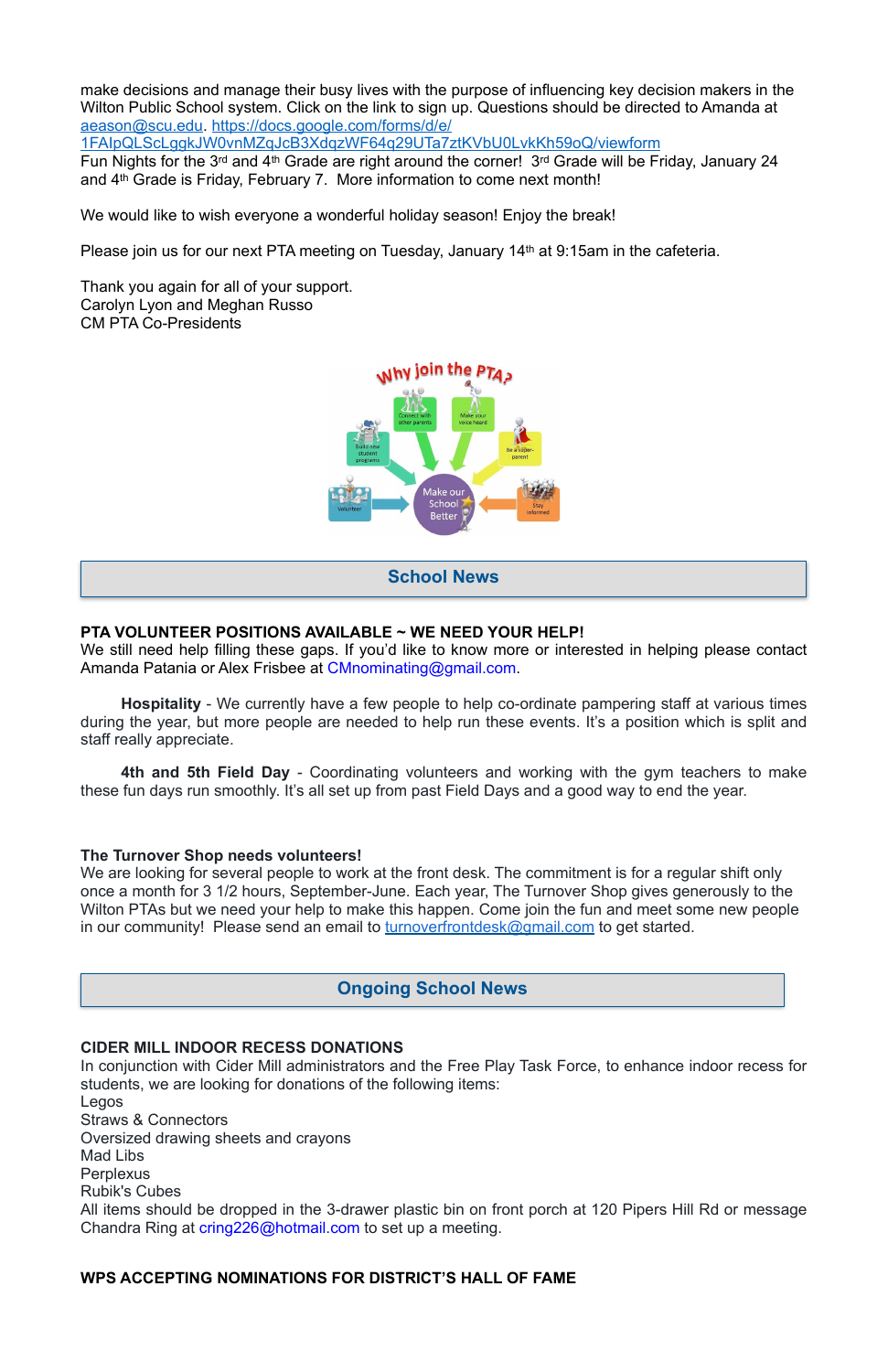Nominations are now being accepted for potential 2020 inductees to the Wilton Public Schools Hall of Fame. The Hall of Fame was established in 2016 to honor members of the Wilton Public Schools community who have distinguished themselves in ways that have brought great honor and pride to the community. Induction into the hall of fame is the highest honor the Wilton schools can bestow on an individual. Nominees can be teachers, students, former students or staff members who have in some way achieved recognition in their chosen area of expertise. Click **HERE** for more information. Nomination Forms can be found **HERE**.

## **JOIN THE PTA ~ WE NEED YOUR SUPPORT!**

The PTA has a group on Facebook called Cider Mill Parent Community. It is a place where the PTA can communicate to parents, and also where parents can communicate with one another. Please check it out by clicking here: [Cider Mill Parent Community.](https://www.facebook.com/groups/1168962513117647/)

Join the PTA and gain access to our Mobile Directory! Get instant access when you join – no waiting, easy updates to address or phone number changes throughout the year! Join here, and use the code 'wilton' [https://mobilearq.com/schooldirectory/school\\_directory\\_parent\\_register.html](https://mobilearq.com/schooldirectory/school_directory_parent_register.html) Parents please update your profiles to include email and cell phone numbers! One easy spot to register for all your kids' PTAs and make a donation at the same time! Questions? Email our Directory Chair Jennifer Wulff [jen@presto.org](mailto:jen@presto.org) (Please add support@mobilearg.com to your address book to ensure delivery of the confirmation email with temporary auto-login link.)

### **FIND US ON FACEBOOK**

## **STOP AND SHOP REWARDS PROGRAM**

CIDER MILL SCHOOL – (ID#: 40341) has the opportunity to participate and earn CASH from A+ School Rewards, a great fundraising program run through our local Stop & Shop!

There are two L&F locations in Cider Mill. One is at the doorway where you go to the playground, on the high school side (Cannondale). The other is by the front door on the far side of the bus loop (Kent). You or your child can check these locations for lost items. At the end of each season, the unclaimed items are donated to the Turnover Shop with proceeds going to the Cider Mill PTA. Contact Amanda Mitchell with questions, at amandaNmitchell@gmail.com.

**To participate:** Visit<http://www.stopandshop.com/aplus>and scroll down to the center of the page to select REGISTER YOUR CARD from the red box on the right marked FOR CUSTOMERS **To earn points:**

- **•** Use your registered Stop & Shop Card each time you shop at Stop & Shop, and you will earn CASH for our school. You can track the number of points you are earning for our school by checking your grocery receipt.
- **•** At the end of each month, your points are calculated and converted to CASH rewards for our school. These CASH rewards are updated monthly on the Giant A+ website beginning in November.
- **•** After the last day of the 2019-2020 program, these same conversions are performed and the final school account total is posted. • Our school will receive one CASH awards check at the end of the program and can use this cash for any of our educational needs.

## **BOX TOPS HAVE GONE DIGITAL!**

BIG, exciting change to Box Tops for Education this year! Box Tops has gone digital! This is a MUCH easier way to earn money for Cider Mill School! To donate box tops, follow the steps below.

- 1. Download the Box Top (BTFE) app on your smart phone
- 2. Buy products with the Box Top logo
- 3. Using the BTFE app, scan your store receipt
- 4. The app automatically gives Cider Mill credit for the participating products you purchased!

The app is really easy to use and it saves so much clipping and counting time. Any clipped Box Tops you have been saving may be turned into the Box Tops box in the main office. These will be counted and submitted "the old fashioned way." If you have any questions, please email Heather Mroz, Box Top

Coordinator, at [heathermm@optonline.net.](mailto:heathermm@optonline.net) Thank you for your support and happy scanning!

#### **LOST & FOUND ~ CIDER MILL**

#### **WILTON YOUTH COUNCIL**

Please save the date for these Wilton Youth Council parent education programs! Like us on Facebook and visit [www.wiltonyouth.org](http://www.wiltonyouth.org/) for more information about our programs for youth, parents and

## **Community News**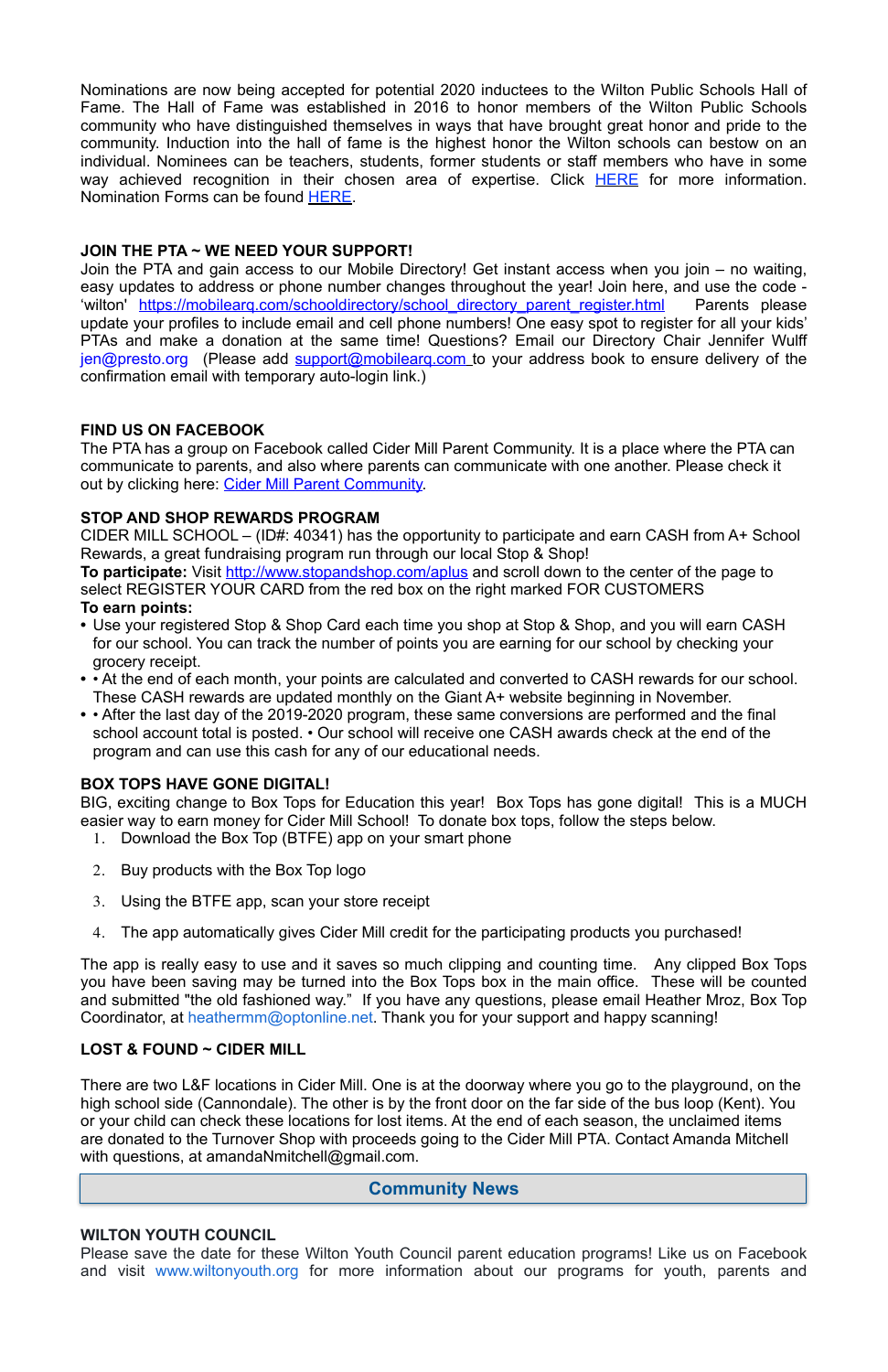community. While you are there, sign up for our newsletter. We are looking for volunteers to join our fundraising committee and/or the Free Play Matters Task Force. If you are interested, email Genevieve Eason at [geason@wiltonyouth.org](mailto:geason@wiltonyouth.org). Upcoming events:

#### **Vaping: What You Need to Know**

TWO OPPORTUNITIES (AM or PM)

Monday, January 13th (Rescheduled from Dec. 11) 7:00 - 8:30 p.m. Trackside TeenCenter [https://vapingwhatyouneedtoknow.eventbrite.com](https://vapingwhatyouneedtoknow.eventbrite.com/) 

Wednesday, January 15th 10:00 - 11:30 a.m. Wilton Library Association <https://www.wiltonlibrary.org/events/>

Elizabeth Jorgensen, CADC, will discuss the short-term and long-term effects of vaping, nicotine, and marijuana use, and the connection between addiction and mental health issues like anxiety and depression. Sponsored by Wilton Youth Council, Newport Academy, Trackside Teen Center and Wilton Library.

## **Raising the Touch Screen Generation: The Role of Technology in Our Children's Lives ~ March 24th, 10-11:30am OR 7-8:30pm, Wilton Library Brubeck Room**

In this session, Alicia Farrell, Ph.D., leads a discussion about the fine line between healthy and unhealthy technology use (screen-time, social media, entertainment) and how parents, mentors and educators can help children walk it.

### **Wilton Youth Council's Annual Appeal**

Did you receive our Annual Appeal letter in the mail? We hope you'll accept our invitation to become one of the helpers! Together, we make our community a healthier, happier place for our children of all ages to grow.

Respond to the letter, or donate through our website, [www.wiltonyouth.org](http://www.wiltonyouth.org/). Thank you!

#### **WILTON SEPTA**

Join us to learn about our current initiatives, gifts and grants program and more!

If you haven't yet registered or renewed your membership to SEPTA, please click here and join us today: [https://www.wiltonsepta.org/projecto-5.](https://www.wiltonsepta.org/projecto-5)

Please note the dates and timings of the upcoming meetings-January 15, 9-10.30am

February 19, 7-8.30pm March 18, 4-5.30pm April 29, Spring Social May 20, 9-10.30am

#### **WILTON EDUCATION FOUNDATION: WE GO BEYOND!**

The Wilton Education Foundation is a non-profit organization headquartered in Wilton, CT. Our mission is to enrich the educational experience of our students through grants and donations focused on technology, music and the arts, and professional development. For more information about WEF, please visit our website at [www.wiltoneducationfoundation.org](http://www.wiltoneducationfoundation.org/).

**Wilton Go Green Third Annual Zero Waster Faire & Sustainable Living Expo ~ March 29th**